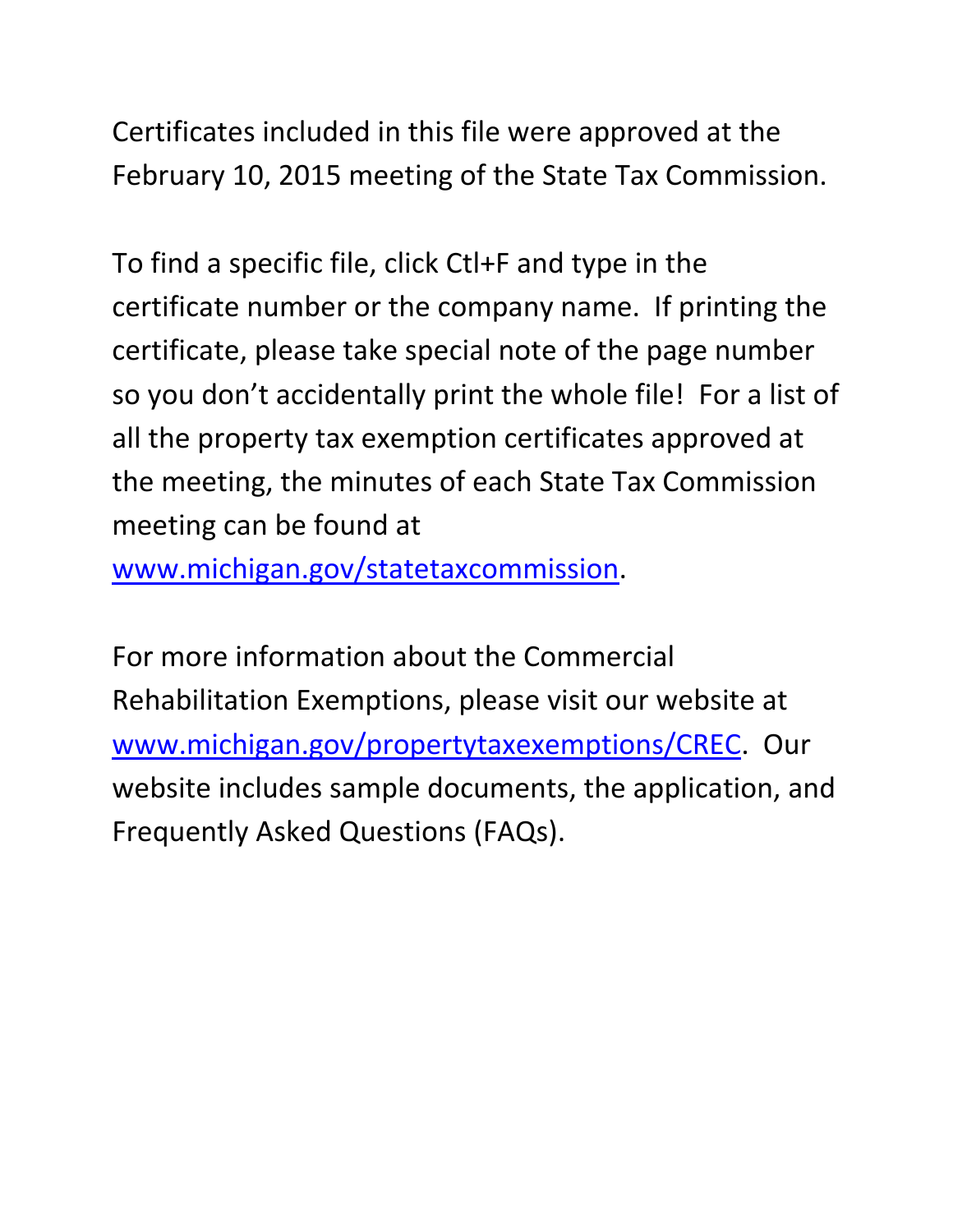RICK SNYDER GOVERNOR



STATE OF MICHIGAN DEPARTMENT OF TREASURY LANSING

R. KEVIN CLINTON STATE TREASURER

February 18, 2015

Rex Vernier Silver Creek Ventures, LLC 3385 W Yankee Road Sand Creek, MI 49279

Dear Sir or Madam:

The State Tax Commission at their February 10, 2015 meeting considered and approved your application for a commercial rehabilitation project, in accordance with Public Act 210 of 2005, as amended. Enclosed is certificate number C2015-001, issued to Silver Creek Ventures, LLC for the project located at 1096 E Main Street, City of Morenci, Lenawee County.

If you have any questions regarding this exemption please contact the Property Services Division at (517) 373-0675.

Sincerely,

Kelli fory

Kelli Sobel, Executive Director State Tax Commission

Enclosure By Certified Mail cc: Martin D. Marshall, Assessor, City of Morenci Clerk, City of Morenci